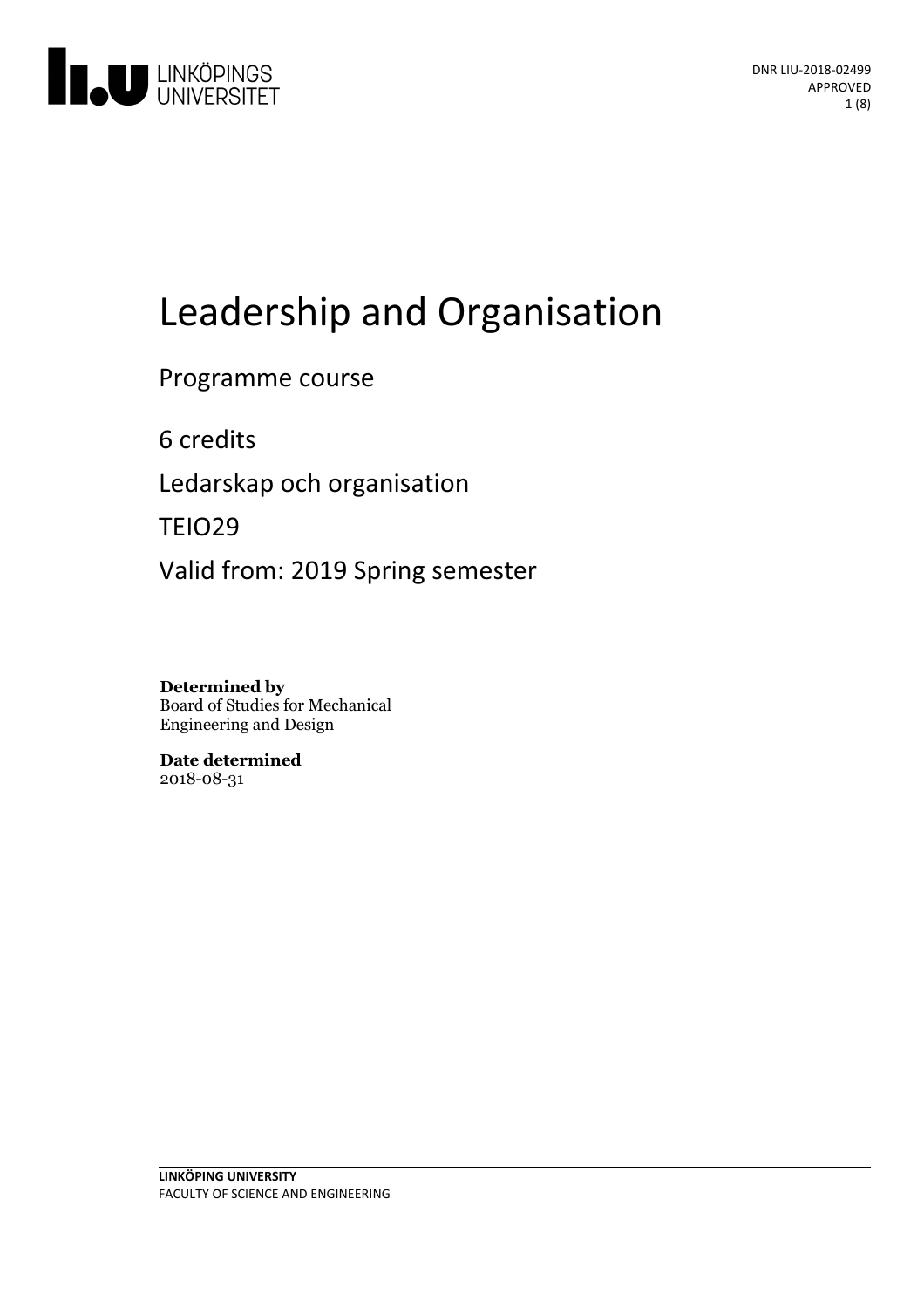# Main field of study

Industrial Engineering and Management

Course level

First cycle

### Advancement level

 $G_1X$ 

# Course offered for

- Civil Engineering, B Sc in Engineering
- Computer Engineering, B Sc in Engineering
- Engineering Electronics, B Sc in Engineering
- Chemical Analysis Engineering, B Sc in Engineering
- Mechanical Engineering, B Sc in Engineering
- Air Transportation and Logistics, Bachelor's Programme
- Civic Logistics, Bachelor's Programme
- Bachelor's Programme in Air Transportation and Logistics

### Entry requirements

Note: Admission requirements for non-programme students usually also include admission requirements for the programme and threshold requirements for progression within the programme, or corresponding.

### **Prerequisites**

At least two years of academic studies.

# Intended learning outcomes

The course gives knowledge and insights from a management perspective that prepares students for working with employees and organizing effectively. After the course the students shall be

able to present and understand basic concepts, theories and perspectives about organizations and leadership.<br>• able to use these concepts, theories and perspectives in basic analyses of

leadership processes.

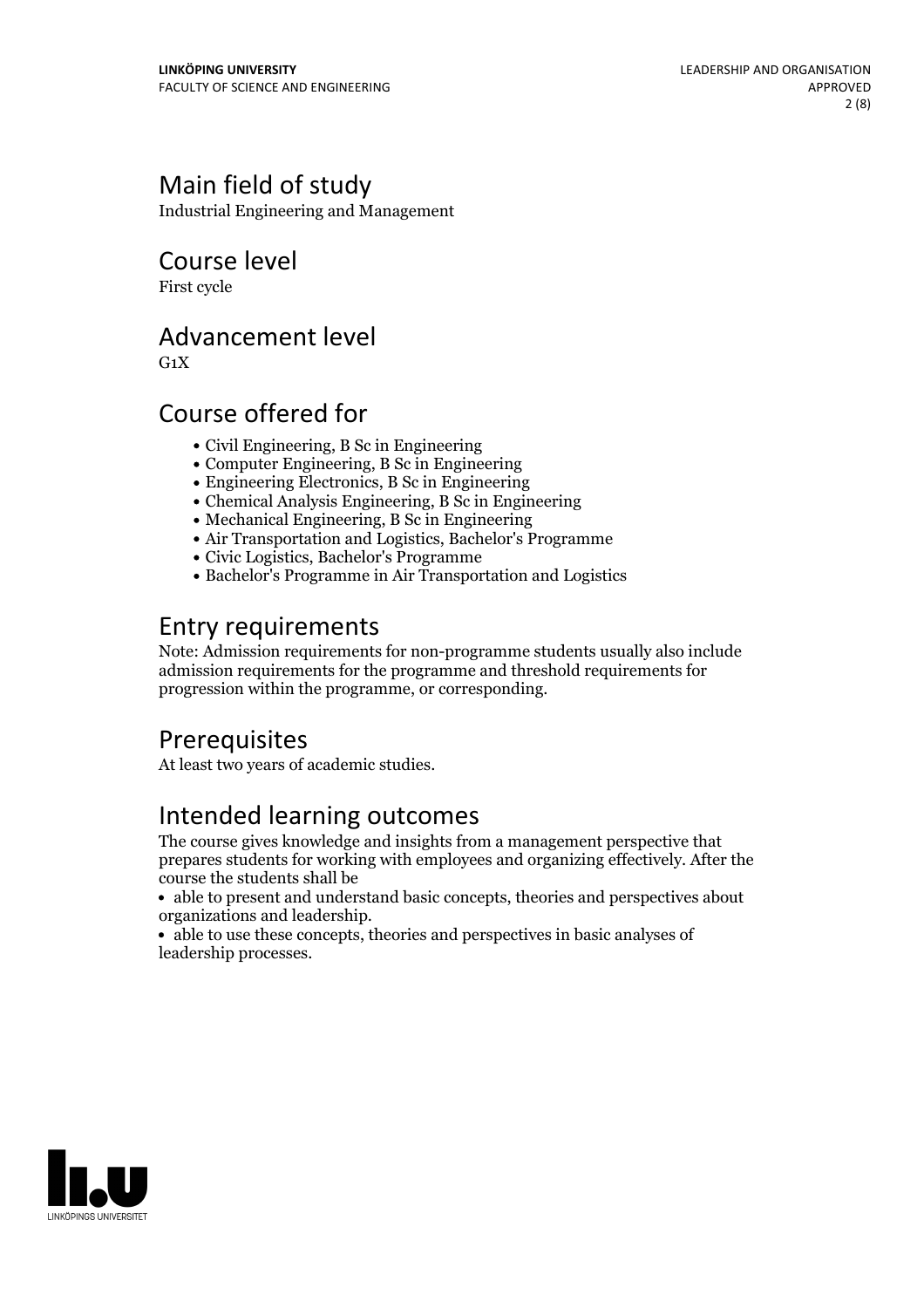## Course content

The course has its roots in organisational theory and will through lectures and case studies introduce the students to the phenomena of leadership. A special relationship between the leader and the follower (the led), power and authority and also how the performance of a leader, the group processes and participating might be designed. Different models and perspectives on how to understand leadership will be discussed. The relation between style and behavior of leadership

will be distinguished in <sup>a</sup> variety of contexts. Seminars: Different seminars, in groups, will support <sup>a</sup> deeper understanding of leadership and the organizational context for pursuing it. Through supervised work in groups an empirical study will be prepared and discussed in a final seminar.

# Teaching and working methods

Lectures, seminars, and independent empirical group study

# Examination

| UPG3 Participation in seminars and individual assignment 1.5 credits U, 3, 4, 5 |                        |  |
|---------------------------------------------------------------------------------|------------------------|--|
| UPG2 Written group assignment                                                   | 2 credits $U, 3, 4, 5$ |  |
| MUN1 Oral examination                                                           | 2.5 credits U, 3, 4, 5 |  |

### Grades

Four-grade scale, LiU, U, 3, 4, 5

# Department

Institutionen för ekonomisk och industriell utveckling

### Director of Studies or equivalent

Dag Swartling

### Examiner

Dag Swartling

### Course website and other links

<http://www.iei.liu.se/pie/kurser>

### Education components

Preliminary scheduled hours: 48 h Recommended self-study hours: 112 h

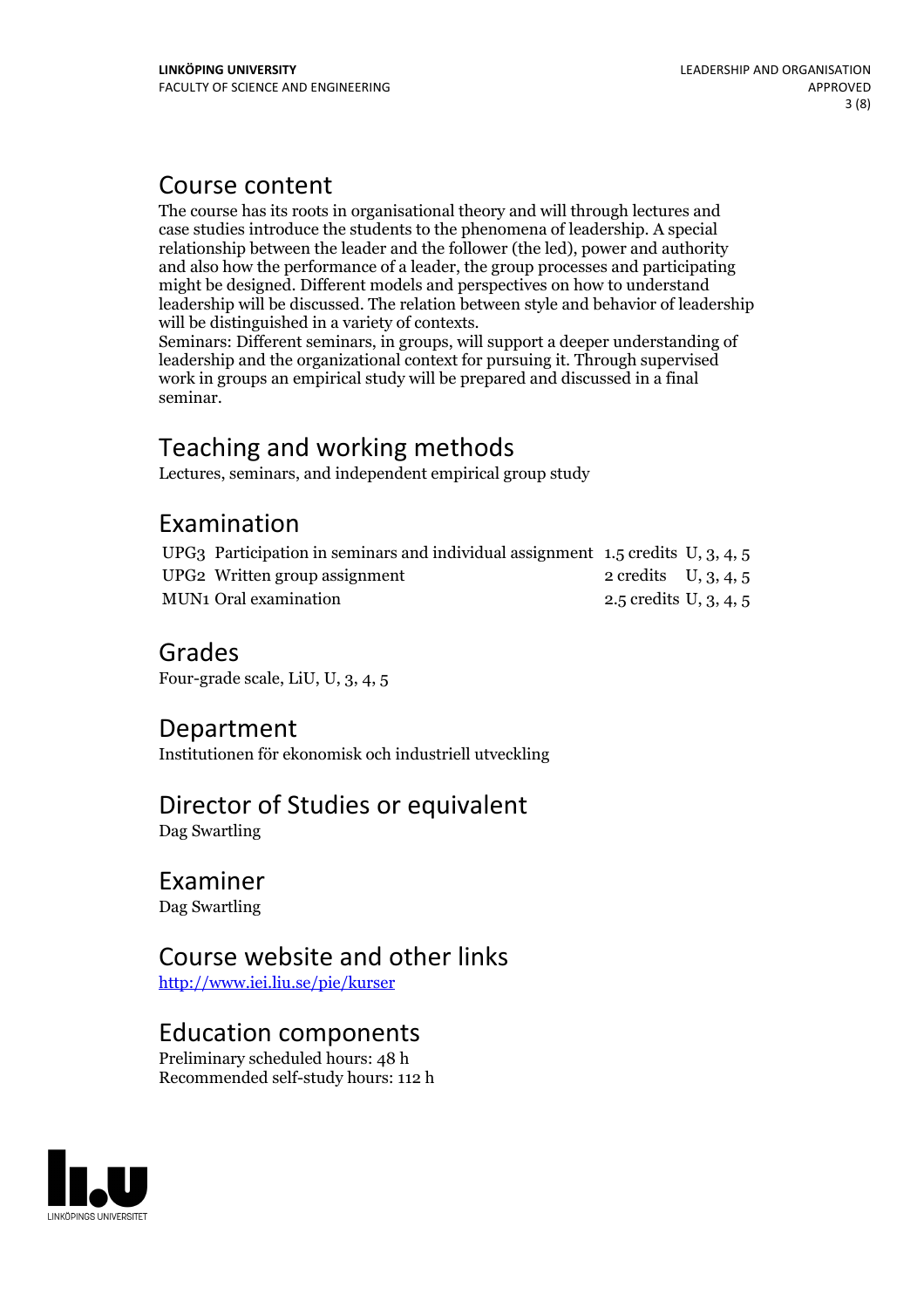# Course literature

"Management" av Lars H. Bruzelius och Per-Hugo Skärvad (Studentlitteratur 2012, Lund)

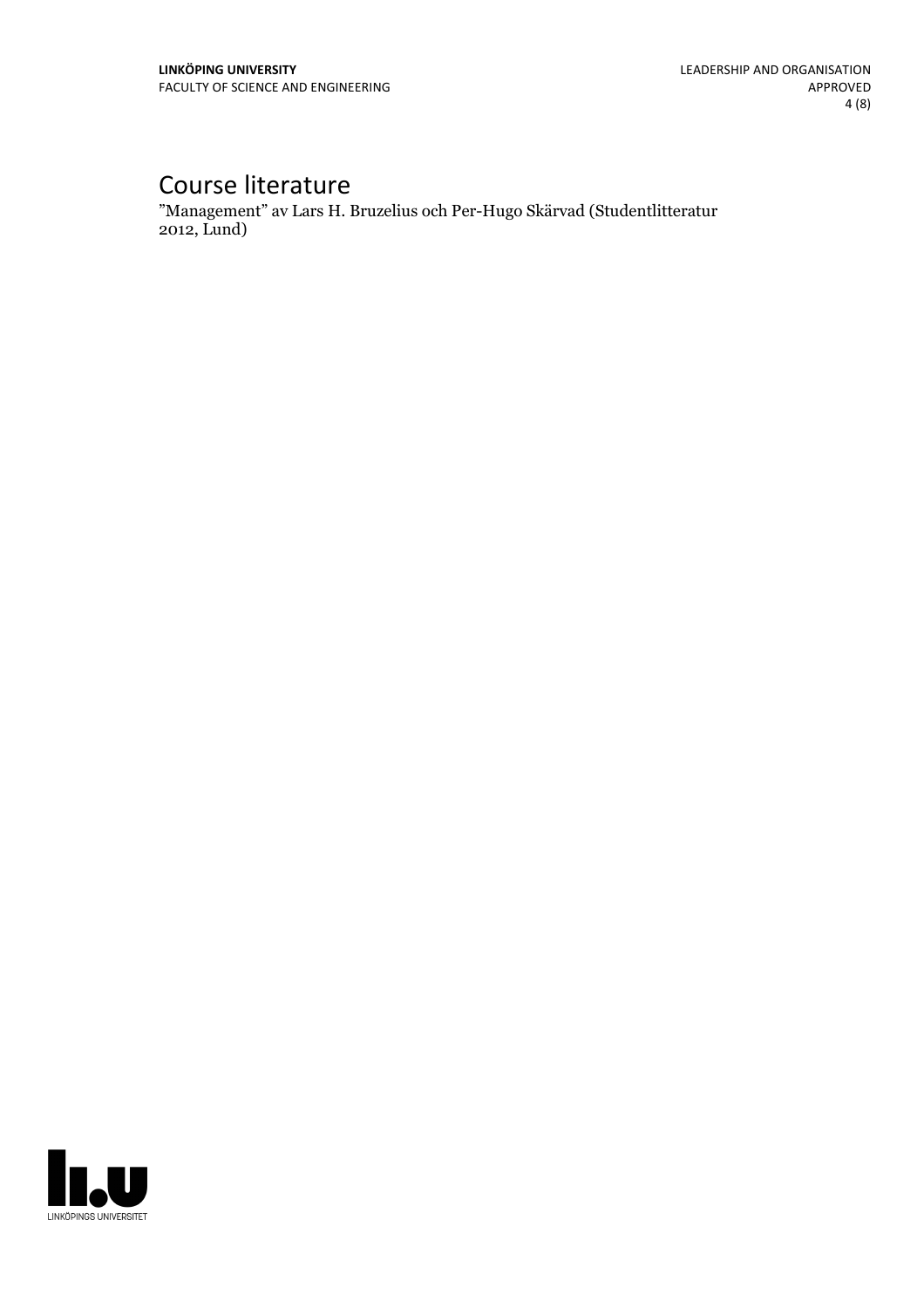# **Common rules**

### **Course syllabus**

A syllabus has been established for each course. The syllabus specifies the aim and contents of the course, and the prior knowledge that a student must have in order to be able to benefit from the course.

### **Timetabling**

Courses are timetabled after a decision has been made for this course concerning its assignment to a timetable module. A central timetable is not drawn up for courses with fewer than five participants. Most project courses do not have a central timetable.

### **Interrupting a course**

The vice-chancellor's decision concerning regulations for registration, deregistration and reporting results (Dnr LiU-2015-01241) states that interruptions in study are to be recorded in Ladok. Thus, all students who do not participate in a course for which they have registered must record the interruption, such that the registration on the course can be removed. Deregistration from <sup>a</sup> course is carried outusing <sup>a</sup> web-based form: www.lith.liu.se/for-studenter/kurskomplettering?l=sv.

### **Cancelled courses**

Courses with few participants (fewer than 10) may be cancelled or organised in a manner that differs from that stated in the course syllabus. The board of studies is to deliberate and decide whether a course is to be cancelled orchanged from the course syllabus.

### **Regulations relatingto examinations and examiners**

Details are given in a decision in the university's rule book: http://styrdokument.liu.se/Regelsamling/VisaBeslut/622678.

### **Forms of examination**

### **Examination**

Written and oral examinations are held at least three times a year: once immediately after the end of the course, once in August, and once (usually) in one of the re-examination periods. Examinations held at other times are to follow a decision of the board of studies.

Principles for examination scheduling for courses that follow the study periods:

courses given in VT1 are examined for the first time in March, with re-

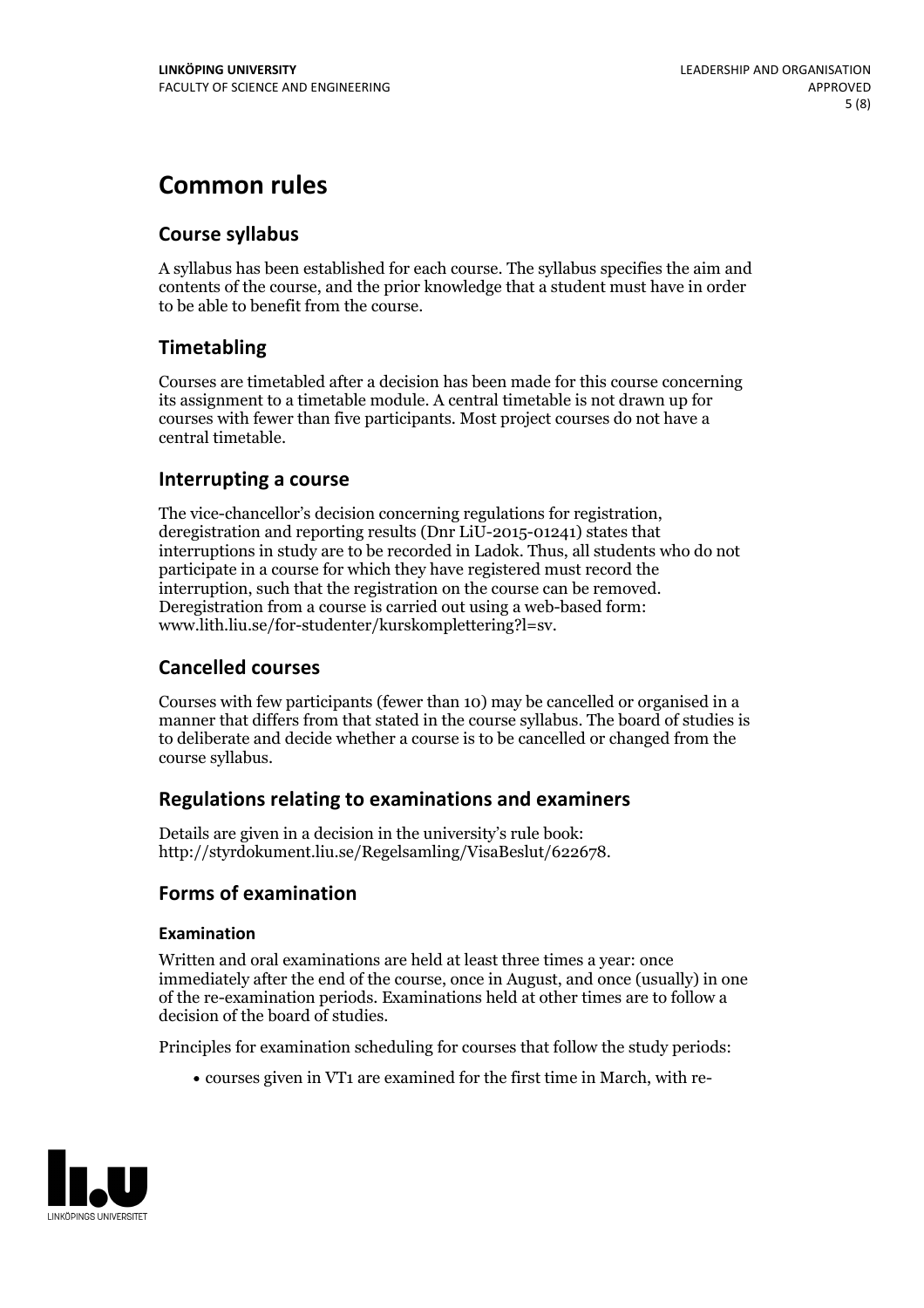examination in June and August

- courses given in VT2 are examined for the first time in May, with re-examination in August and October
- courses given in HT1 are examined for the first time in October, with re-examination in January and August
- courses given in HT2 are examined for the first time in January, with re-examination at Easter and in August.

The examination schedule is based on the structure of timetable modules, but there may be deviations from this, mainly in the case of courses that are studied and examined for several programmes and in lower grades (i.e. 1 and 2).

- Examinations for courses that the board of studies has decided are to be held in alternate years are held only three times during the year in which
- the course is given.<br>• Examinations for courses that are cancelled or rescheduled such that they are not given in one or several years are held three times during the year that immediately follows the course, with examination scheduling that corresponds to the scheduling that was in force before the course was cancelled or rescheduled.<br>• If teaching is no longer given for a course, three examination occurrences
- are held during the immediately subsequent year, while examinations are at the same time held for any replacement course that is given, or alternatively in association with other re-examination opportunities. Furthermore, an examination is held on one further occasion during the next subsequent year, unless the board of studies determines otherwise.<br>• If a course is given during several periods of the year (for programmes, or
- on different occasions for different programmes) the board orboards of studies determine together the scheduling and frequency of re-examination occasions.

#### **Registration for examination**

In order to take an examination, a student must register in advance at the Student Portal during the registration period, which opens 30 days before the date of the examination and closes 10 days before it. Candidates are informed of the location of the examination by email, four days in advance. Students who have not registered for an examination run the risk of being refused admittance to the examination, if space is not available.

Symbols used in the examination registration system:

- \*\* denotes that the examination is being given for the penultimate time.
- \* denotes that the examination is being given for the last time.

#### **Code of conduct for students during examinations**

Details are given in a decision in the university's rule book: http://styrdokument.liu.se/Regelsamling/VisaBeslut/622682.

#### **Retakes for higher grade**

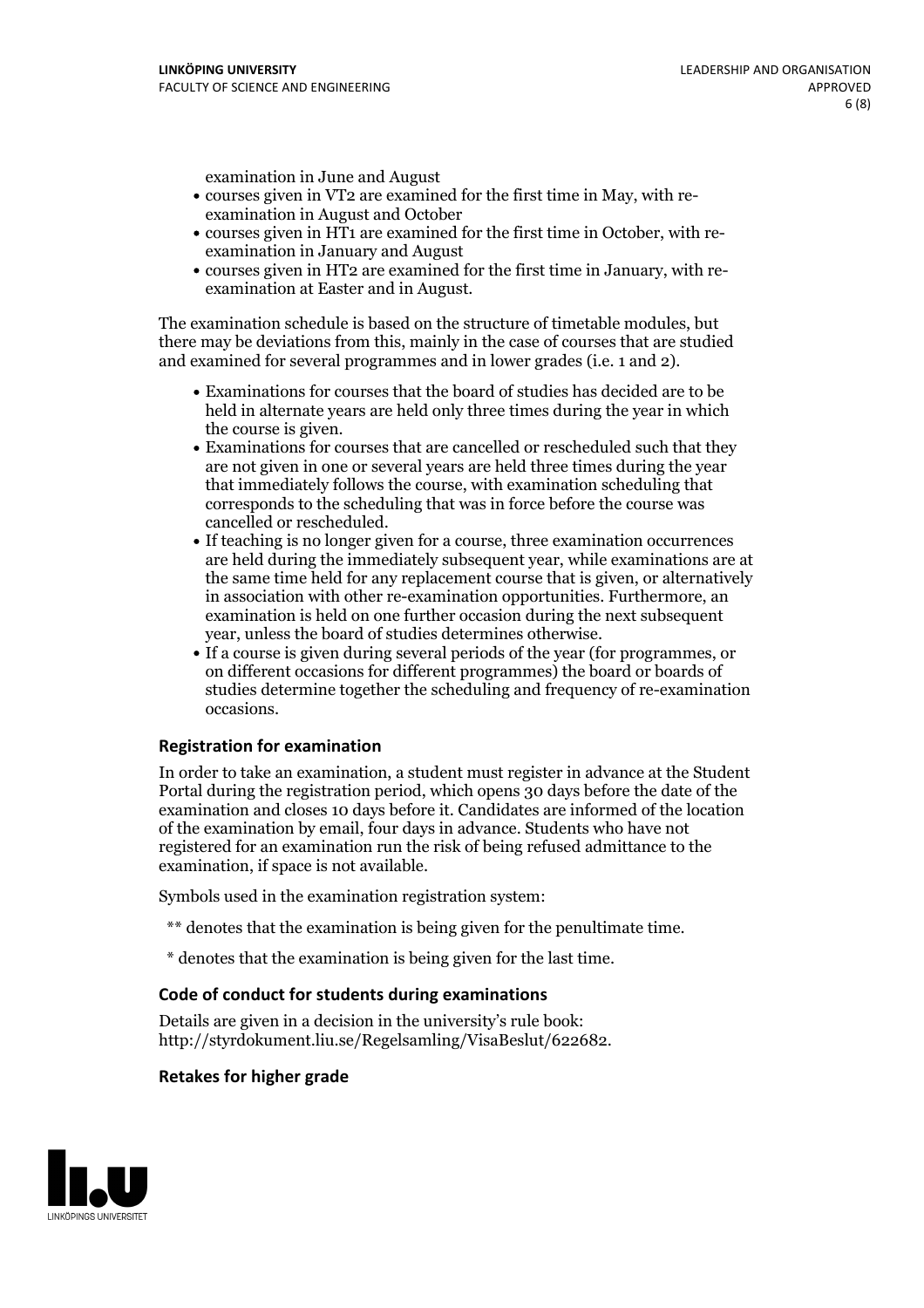Students at the Institute of Technology at LiU have the right to retake written examinations and computer-based examinations in an attempt to achieve a higher grade. This is valid for all examination components with code "TEN" and "DAT". The same right may not be exercised for other examination components, unless otherwise specified in the course syllabus.

### **Retakes of other forms of examination**

Regulations concerning retakes of other forms of examination than written examinations and computer-based examinations are given in the LiU regulations for examinations and examiners, http://styrdokument.liu.se/Regelsamling/VisaBeslut/622678.

#### **Plagiarism**

For examinations that involve the writing of reports, in cases in which it can be assumed that the student has had access to other sources (such as during project work, writing essays, etc.), the material submitted must be prepared in accordance with principles for acceptable practice when referring to sources (references or quotations for which the source is specified) when the text, images, ideas, data, etc. of other people are used. It is also to be made clear whether the author has reused his or her own text, images, ideas, data, etc. from previous examinations.

A failure to specify such sources may be regarded as attempted deception during examination.

#### **Attempts to cheat**

In the event of <sup>a</sup> suspected attempt by <sup>a</sup> student to cheat during an examination, or when study performance is to be assessed as specified in Chapter <sup>10</sup> of the Higher Education Ordinance, the examiner is to report this to the disciplinary board of the university. Possible consequences for the student are suspension from study and a formal warning. More information is available at https://www.student.liu.se/studenttjanster/lagar-regler-rattigheter?l=sv.

#### **Grades**

The grades that are preferably to be used are Fail (U), Pass (3), Pass not without distinction  $(4)$  and Pass with distinction  $(5)$ . Courses under the auspices of the faculty board of the Faculty of Science and Engineering (Institute of Technology) are to be given special attention in this regard.

- 1. Grades U, 3, 4, 5 are to be awarded for courses that have written
- examinations. 2. Grades Fail (U) and Pass (G) may be awarded for courses with <sup>a</sup> large degree of practical components such as laboratory work, project work and group work.

#### **Examination components**

- 
- 1. Grades U, 3, 4, <sup>5</sup> are to be awarded for written examinations (TEN). 2. Grades Fail (U) and Pass (G) are to be used for undergraduate projects and other independent work.